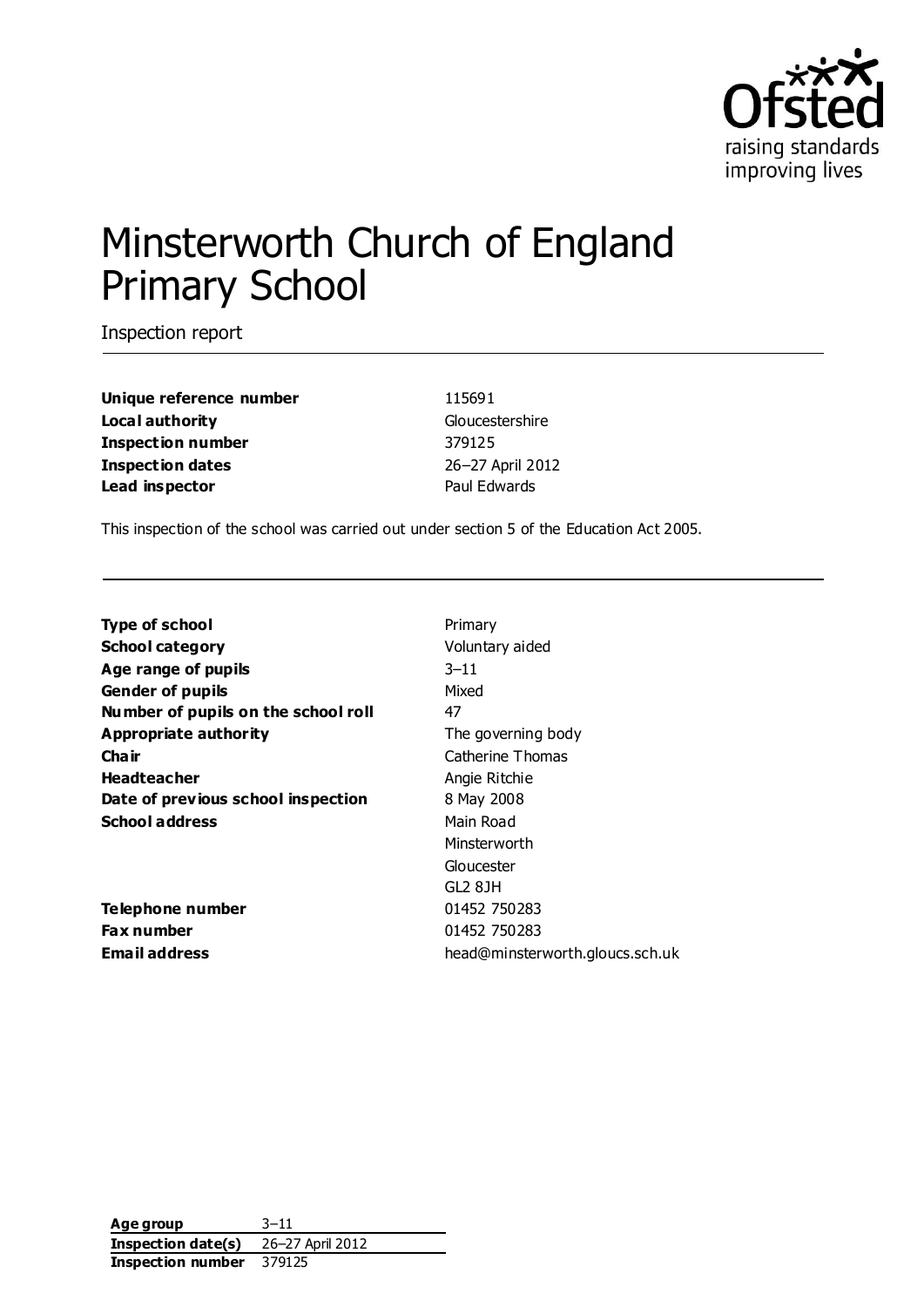

You can use Parent View to give Ofsted your opinion on your child's school. Ofsted will use the information parents and carers provide when deciding which schools to inspect and when.

You can also use Parent View to find out what other parents and carers think about schools in England. You can visit www.parentview.ofsted.gov.uk, or look for the link on the main Ofsted website: www.ofsted.gov.uk

The Office for Standards in Education, Children's Services and Skills (Ofsted) regulates and inspects to achieve excellence in the care of children and young people, and in education and skills for learners of all ages. It regulates and inspects childcare and children's social care, and inspects the Children and Family Court Advisory Support Service (Cafcass), schools, colleges, initial teacher training, work-based learning and skills training, adult and community learning, and education and training in prisons and other secure establishments. It assesses council children's services, and inspects services for looked after children, safeguarding and child protection.

Further copies of this report are obtainable from the school. Under the Education Act 2005, the school must provide a copy of this report free of charge to certain categories of people. A charge not exceeding the full cost of reproduction may be made for any other copies supplied.

If you would like a copy of this document in a different format, such as large print or Braille, please telephone 0300 123 4234, or email enquiries@ofsted.gov.uk.

You may copy all or parts of this document for non-commercial educational purposes, as long as you give details of the source and date of publication and do not alter the information in any way.

To receive regular email alerts about new publications, including survey reports and school inspection reports, please visit our website and go to 'Subscribe'.

Piccadilly Gate Store St **Manchester** M1 2WD

T: 0300 123 4234 Textphone: 0161 618 8524 E: enquiries@ofsted.gov.uk W: www.ofsted.gov.uk



© Crown copyright 2012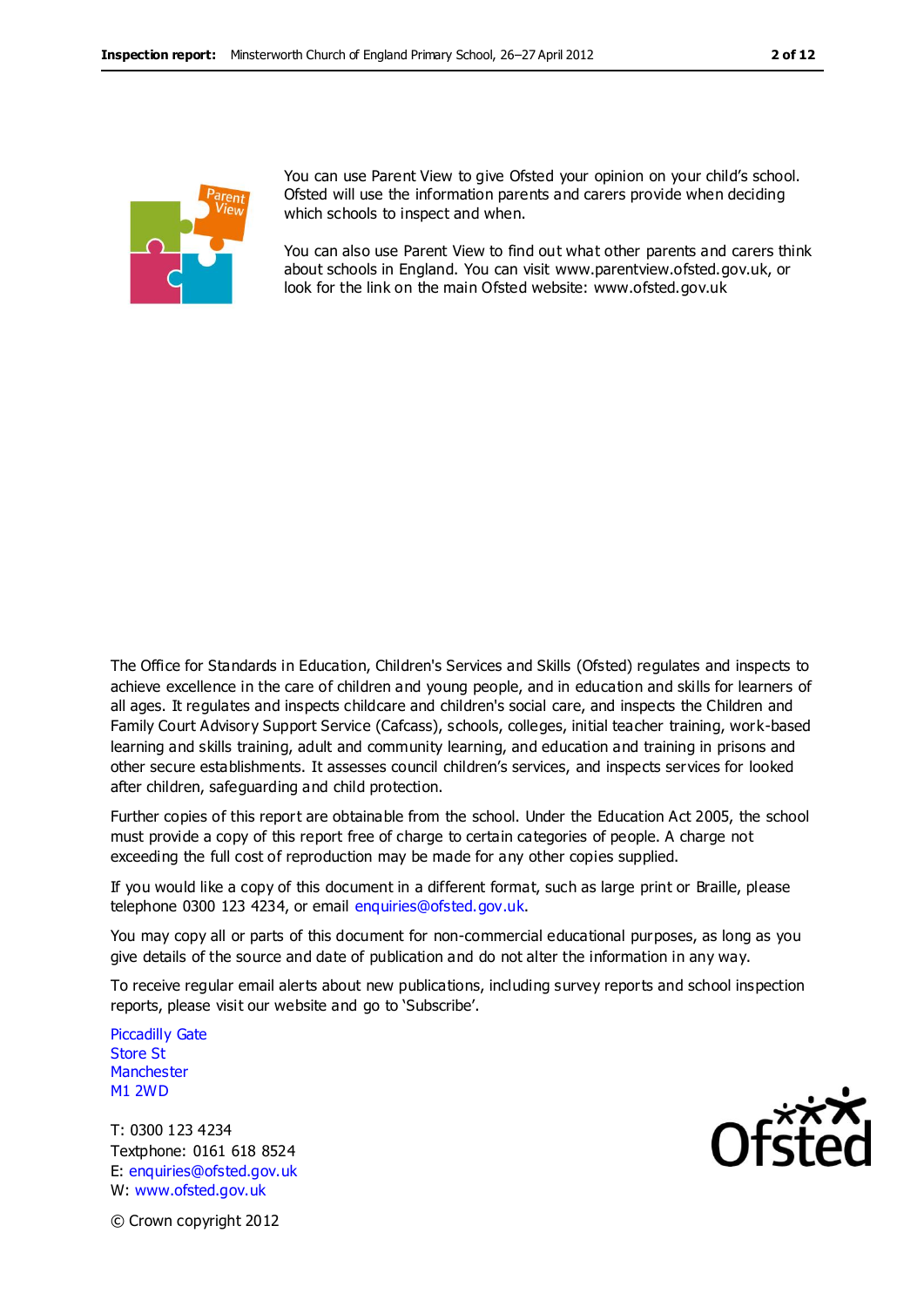## **Introduction**

Inspection team

Paul Edwards **Additional inspector** 

This inspection was carried out with two days' notice. The inspector observed nine lessons taught by three teachers and listened to pupils reading. Meetings were held with the headteacher, teaching staff, the Chair and Vice Chair of the Governing Body and groups of pupils. The inspector took account of the responses to the online questionnaire (Parent View) in planning the inspection, observed the school's work, and looked at governing body minutes, the systems for assessing and monitoring pupils' progress, safeguarding procedures, pupils' work, and teachers' planning and marking. The inspector took note of the questionnaires completed by 26 parents and carers and those completed by staff and pupils.

## **Information about the school**

Minsterworth is a much smaller than average-sized primary school. The majority of pupils have White British heritage. The proportion of pupils from minority ethnic groups is above that seen nationally with 37% from Traveller families. The proportion of pupils known to be eligible for free school meals is well below that seen nationally. The percentage of pupils supported at school action plus or with a statement of special educational needs is below average. A higher than average proportion of pupils enter or leave the school other than at the usual starting or leaving times. The school meets the government's floor standards, which set the minimum expectations for attainment and progress.

Children in the Early Years Foundation Stage are taught in a combined Nursery and Reception class with the younger children usually attending four days a week. The school has been awarded International Schools and Healthy Schools Status.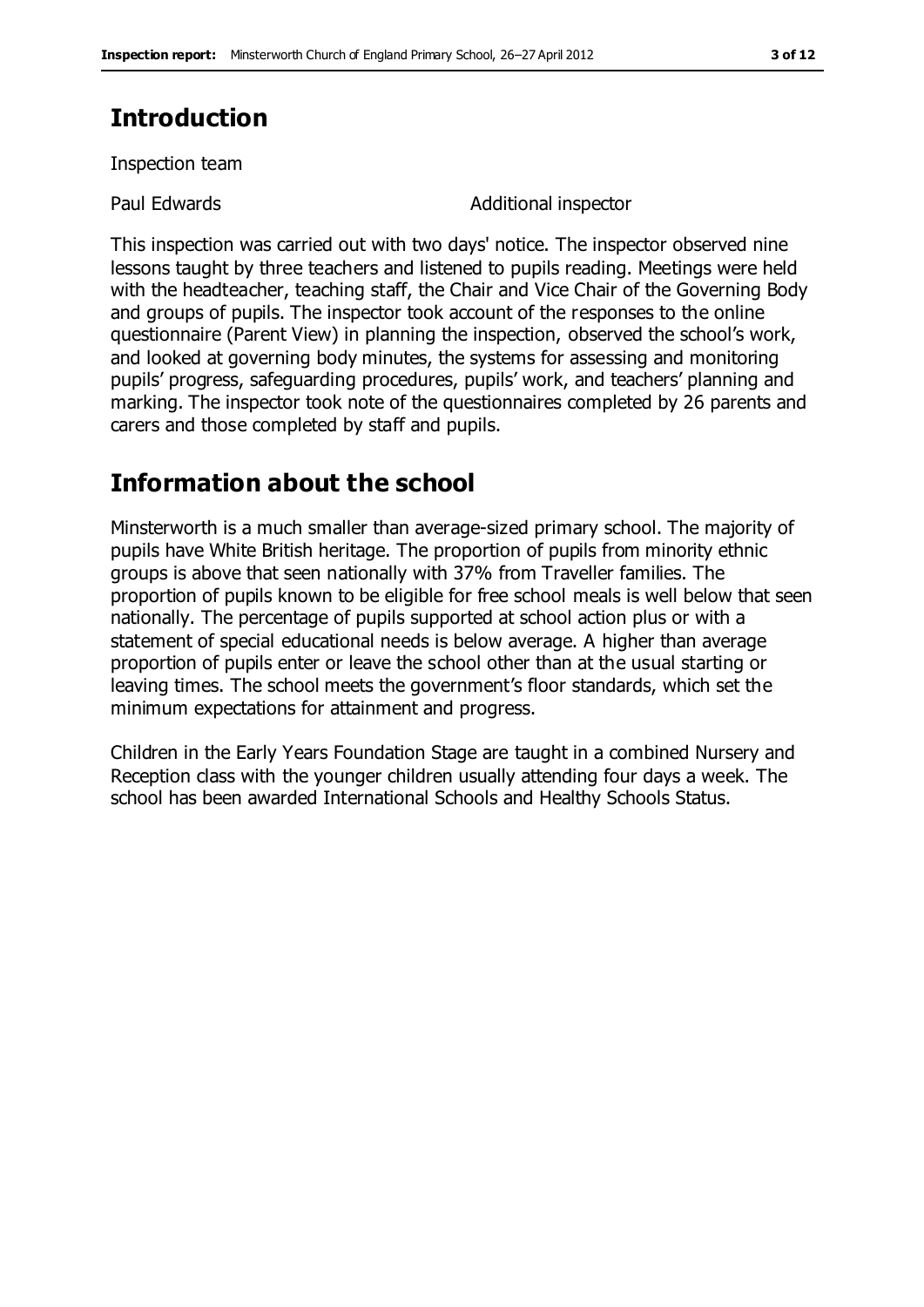## **Inspection judgements**

| <b>Overall effectiveness</b>          |  |
|---------------------------------------|--|
|                                       |  |
| <b>Achievement of pupils</b>          |  |
| <b>Quality of teaching</b>            |  |
| <b>Behaviour and safety of pupils</b> |  |
| <b>Leadership and management</b>      |  |

## **Key findings**

- This is a good school. It is not yet outstanding because teaching is not strong enough to ensure all pupils make the consistently rapid progress of which they are capable. There are, however, some considerable strengths; parents and carers are rightly overwhelmingly positive about the care and support afforded their children and the information provided by the school to keep them well informed.
- Achievement is good and pupils make good progress overall. Disabled pupils and those with special educational needs make good and occasionally outstanding progress because of the very careful analysis of their needs and timely, well-targeted support and interventions.
- Teaching is good overall. There are good features in most lessons, for example teachers plan work that is interesting, stimulating pupils' enthusiasm and they question pupils' understanding well. However, a few weaknesses inhibit pupils making even better progress. For example, more-able pupils are not always challenged sufficiently, there are too few opportunities for all pupils to develop their independent learning skills and they are not encouraged to complete tasks as quickly as they should.
- Pupils feel safe and behaviour is consistently good, both in lessons and around the school. Pupils enjoy learning and concentrate well, particularly when tasks are challenging. They work well with one another and show considerable enthusiasm for their work.
- The headteacher provides strong leadership and management. Weak teaching has been eradicated, the result of very effective management of school performance and continuous mentoring and coaching for staff. A wide range of interesting activities are planned for the pupils although the school rightly acknowledges the need to ensure pupils develop a greater understanding of multicultural nature of the United Kingdom today. Governance, which is strong,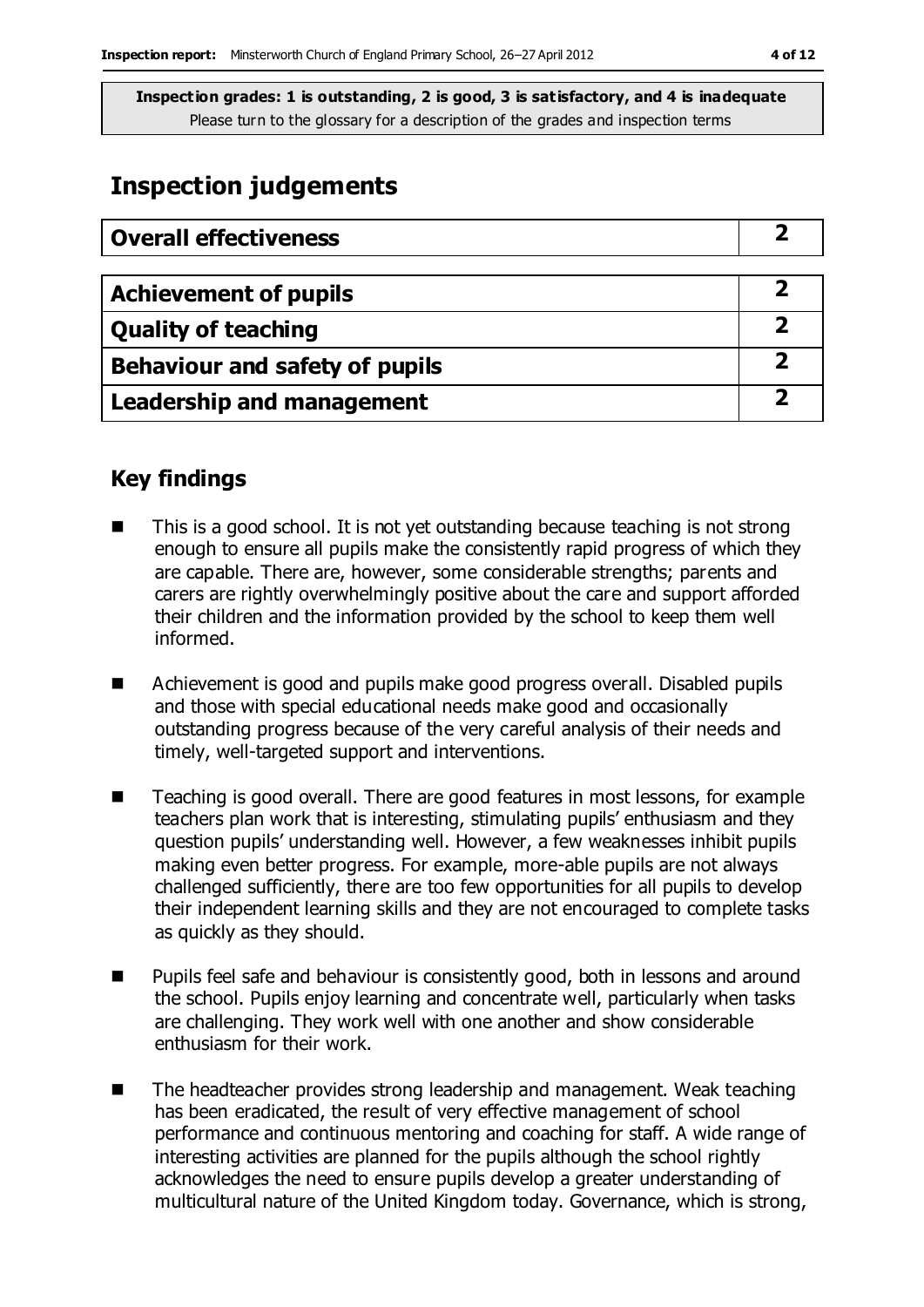supportive and challenging, contributes effectively to the school capacity for further improvement.

## **What does the school need to do to improve further?**

- $\blacksquare$  By the end of December 2012, improve the quality of teaching so that more is outstanding by:
	- encouraging pupils, particularly the more able, to move on to more challenging activities sooner within lessons
	- providing more opportunities for pupils to find things out for themselves  $\overline{\phantom{0}}$ so that they develop high levels of independence
	- encouraging the pupils to work more quickly in lessons so no time is  $\equiv$ wasted and they make the progress of which they are capable.
- $\blacksquare$  Provide the pupils with more opportunities to learn about people from different backgrounds, religions and cultures in the United Kingdom today.

### **Main report**

### **Achievement of pupils**

Inspection evidence confirmed the views of most parents and carers who responded to the questionnaire who felt their children were making good progress. By the end of Year 6, attainment is above average. There is no significant difference between the achievement of boys and girls. Pupils starting from a low baseline attain particularly well. Effective links with the families from the Traveller community and support from specialist staff have enabled their children to achieve well.

Children enter the Early Years Foundation Stage with skills and abilities below those expected for their age. As a result of strong leadership and continuous improvement to the provision, they achieve well so that their attainment is broadly average on entry to Year 1. The children's enthusiasm for learning is stimulated by a wide range of interesting activities such as searching for vegetables in the 'indoor gardens' as part of their food topic. They thoroughly enjoy painting and printing with the turnips, cabbages and carrots. There is a strong emphasis on teaching reading skills and the very secure grounding children receive in the Early Years Foundation Stage in the understanding of letters and sounds (phonics) is built upon effectively. Pupils' attainment in reading is average by the end of Year 2 and above average by the end of Year 6. Pupils demonstrate increasing confidence in decoding unfamiliar words and sounds and they clearly enjoy reading for pleasure.

Pupils' writing skills develop well with good opportunities to practise these in other subjects. For example, their topic on The Olympics promoted the report writing and speech-writing skills of pupils in Years 3 to 6 effectively as they researched and prepared a speech that Baron Pierre de Coubertin might have spoken on resurrecting the modern Olympics today. Mathematical skills progress well and pupils become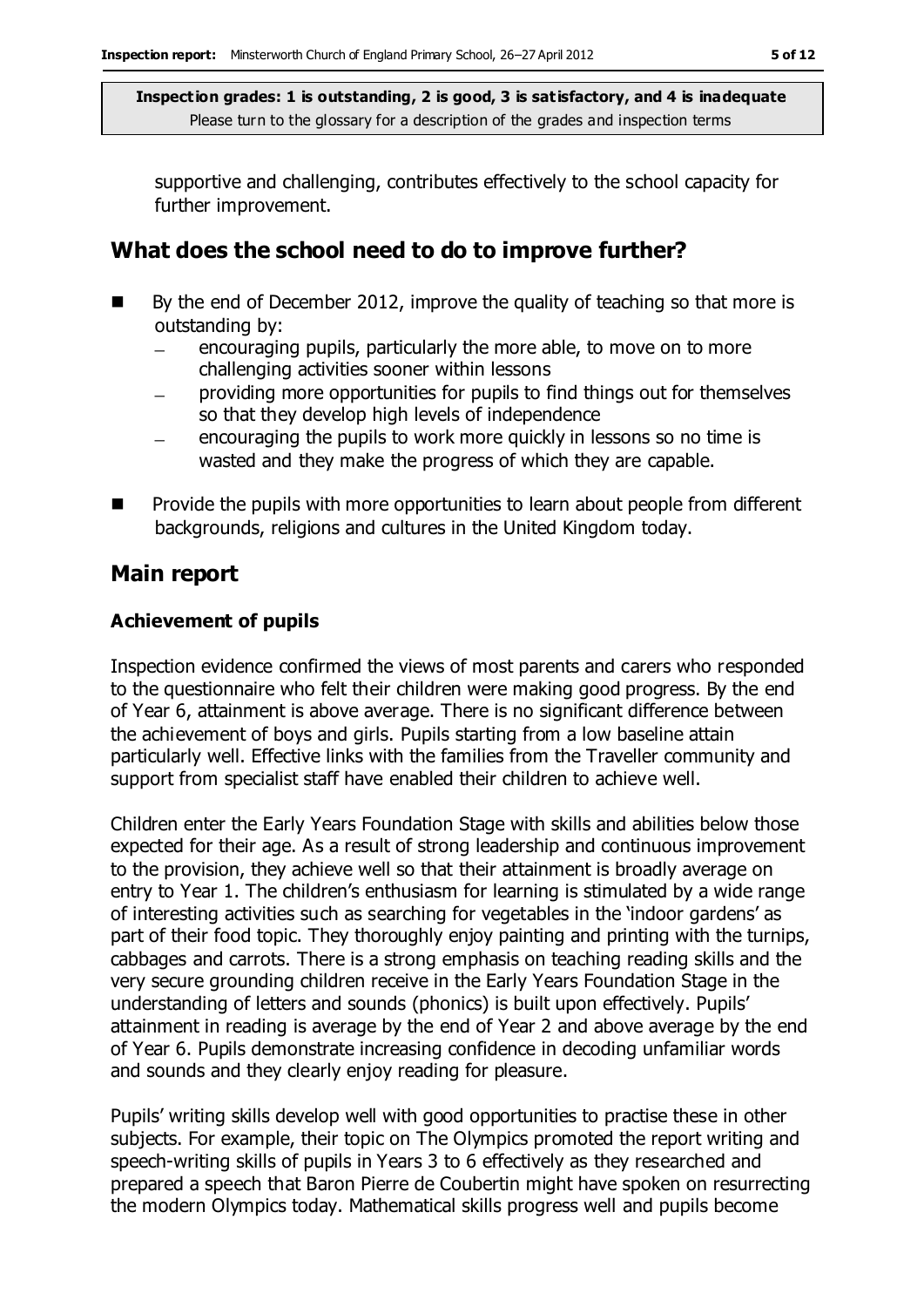competent in all areas. The pupils' information and communication technology skills have improved significantly since the previous inspection, the result of a strong focus on this aspect.

#### **Quality of teaching**

The inspector found teaching to be good. Most parents and carers responding to the questionnaire were in agreement with this view. Parents and carers are very pleased with the support their children receive and the enthusiasm generated by the teachers. The views of one are typical when commenting, 'My child is developing in reading and writing, far beyond her school year and I am so pleased that this was recognised and steps taken to keep her interested in learning and not getting bored.' The good teaching of phonics in the Early Years Foundation Stage stimulates children's enthusiasm for reading, providing a good basis for the development of future reading skills.

In the best lessons, teachers motivate the pupils well and provide them with work that is well matched to their level of ability. For example, in a good Years 1 and 2 mathematics lesson, pupils were keen to show their skills in rounding numbers up or down and they made good progress. Pupils comment that they have a good understanding of how to improve their work because of the teachers' written comments. Teachers' questioning is good, clearly eliciting from pupils what they understand and they encourage them to explain their thinking to their peers. Consequently, pupils become confident speakers, keen to engage in discussions.

Where teaching is less effective, teachers spend too long explaining to pupils what they have to do, particularly the more able. Occasionally for these pupils, teachers provide too much information, limiting opportunities for independent learning. Occasionally, pupils are not encouraged to work as quickly as they should and consequently they do not always progress sufficiently quickly.

The planned curriculum supports teaching and learning effectively. There are many activities which help pupils to see the links between subjects and to develop and apply mathematical and writing skills. For example, work on topics such as the 2012 Olympics, conservation and recycling, and on other cultures and religions develops imagination, writing and research skills. The celebration of 'Traveller Month', Chinese and French weeks have a good impact on pupils' spiritual, moral, social and cultural development. However, pupils' awareness of other cultures and religions, represented in the United Kingdom today, is less well developed. Teaching assistants are well deployed and contribute effectively to lessons. They make a particularly strong contribution to the learning made by disabled pupils and those with special educational needs and help to ensure all groups of pupils take a full part in lessons.

#### **Behaviour and safety of pupils**

Behaviour and safety are good. Pupils enjoy school, are polite to adults and respectful of each other and the school environment. Attendance is average. The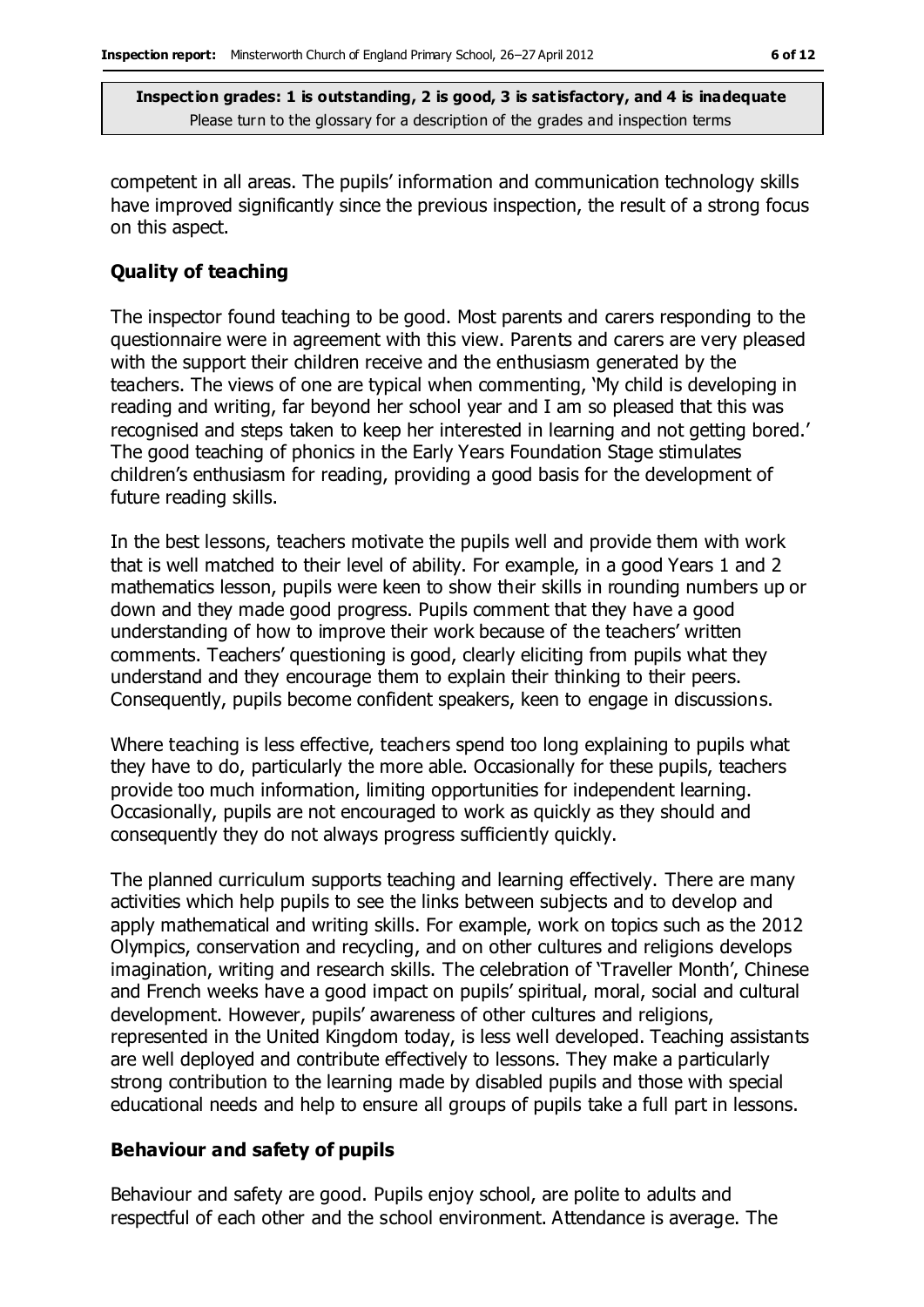school does all it can to encourage good attendance and most pupils attend regularly and punctually. There has been a notable increase in the attendance of the small number of persistent absentees. Most pupils behave well in lessons, around school and when at play. Most parents and carers responding to the inspection questionnaire agree that overall behaviour is good but a small minority expressed concerns regarding behaviour in lessons. Good behaviour was evident in lessons observed during the inspection and discussions with pupils confirmed this was typical. Pupils feel that behaviour is good and is improving for the few pupils who find good behaviour difficult. They respond well to school rules and rewards and these help to promote self-discipline and a strong sense of right and wrong.

Older pupils are keen to take on responsibility and they take great pride in their 'Spiritual Garden' which provides them with an area for reflection. Pupils' care for the local environment through projects such as when they care for elvers for a month before releasing them back into the River Severn. Older pupils look after younger pupils well through the friendship and peer mentoring activities.

Pupils have a clear understanding of bullying in its different forms, including cyberbullying and that involving mobile-phone texting. They are aware of instances of bullying but feel that they are relatively rare and are confident that such instances are dealt with effectively. Pupils are aware of their own and others' safety and parents and carers agree with pupils' views that they feel very safe in school.

#### **Leadership and management**

The headteacher provides very effective leadership and has managed to provide stability during a period of several, unavoidable staff changes. Areas of weakness identified at the time of the previous inspection have been addressed so that pupils are now making very effective use of information and communication technology in all subjects. Significant improvement in the quality of tracking information is providing the governing body with a much clearer picture of how well all pupils are progressing throughout the school. This has resulted in the school being able to target resources more efficiently and has led to improvement in pupils' progress; for example, boys' attainment is now very similar to that of girls' in writing.

The headteacher takes an exceptionally rigorous approach to checking the quality of teaching. Well-targeted professional development, including mentoring and coaching and the opportunity to work closely with linked schools, has successfully improved the quality of teaching is some areas, for example in the teaching of writing. Subject leaders are developing their skills well through well-targeted professional development and beginning to interrogate data more effectively. The headteacher monitors the progress of pupils with precision, and meetings between the headteacher, staff and parents ensure the information is used effectively to drive up achievement. These improvements demonstrate clearly the school's capacity for further improvement.

Effective partnerships provide opportunities in sporting and musical opportunities for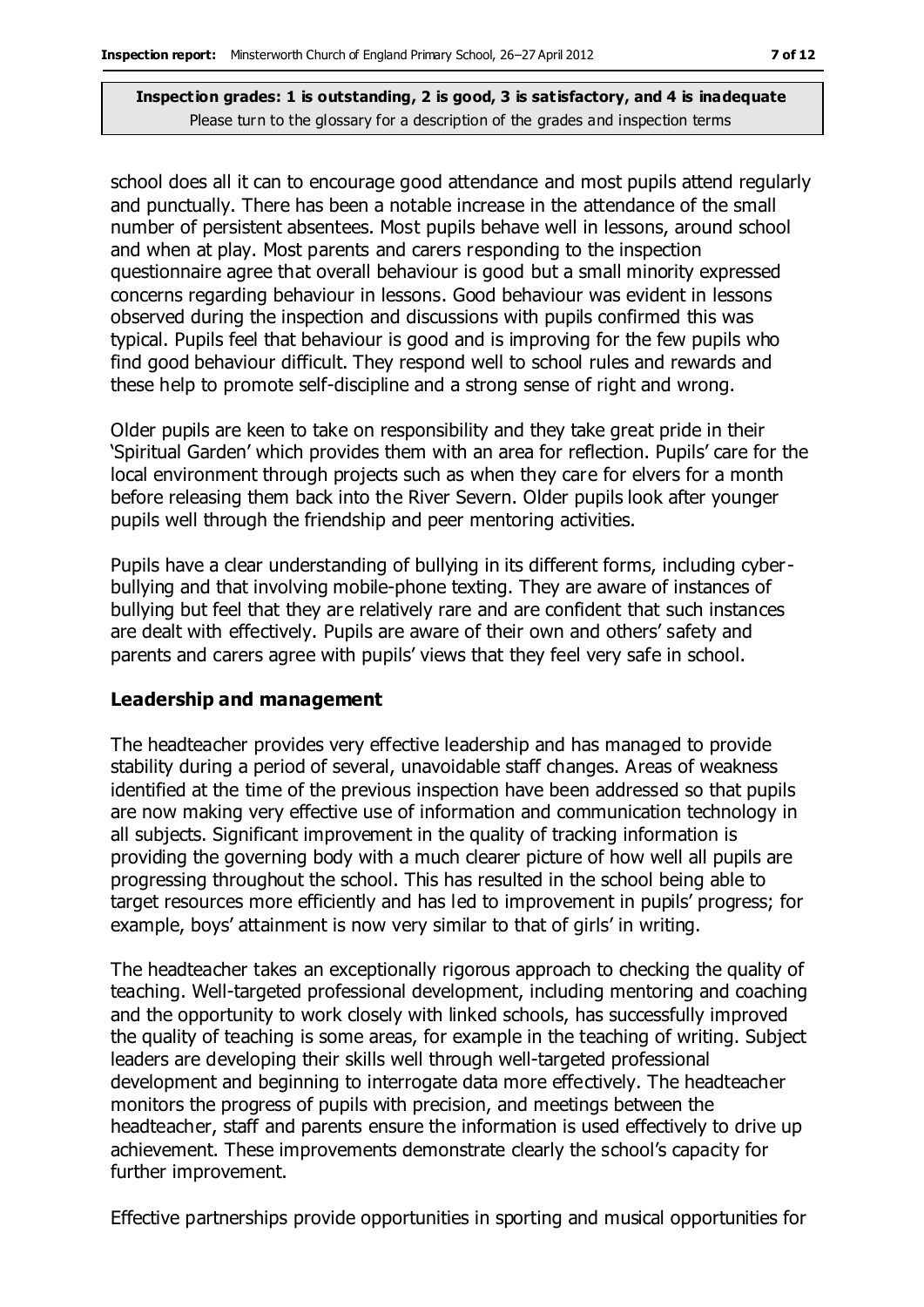pupils. The governing body is supportive of the school, effectively manages the resources of this small school and challenges it effectively. The school has good links with parents and carers and keeps them informed of their children's progress, including through learning journals, reading diaries and regular reports. It works hard and effectively to reach out to those parents and carers who are more difficult to engage.

There is a strong and effective focus on developing basic skills in English and mathematics and pupils' confidence in the use of information and communication technology. There are many interesting activities to develop reading and writing skills in subjects across the curriculum. There are well-planned enrichment activities, including an Olympic Art day, residential visits and visits to museums that add interest to the curriculum. Links with a school in China help to develop pupils' understanding of other faiths and cultures in other countries. There are many popular extra-curricular clubs that promote learning and enjoyment in sporting, arts and environmental activities. The governing body fulfils its statutory obligations for safeguarding. The school promotes equal opportunities by monitoring the attainment of individuals and different pupil groups and vigorously challenging any form of discrimination.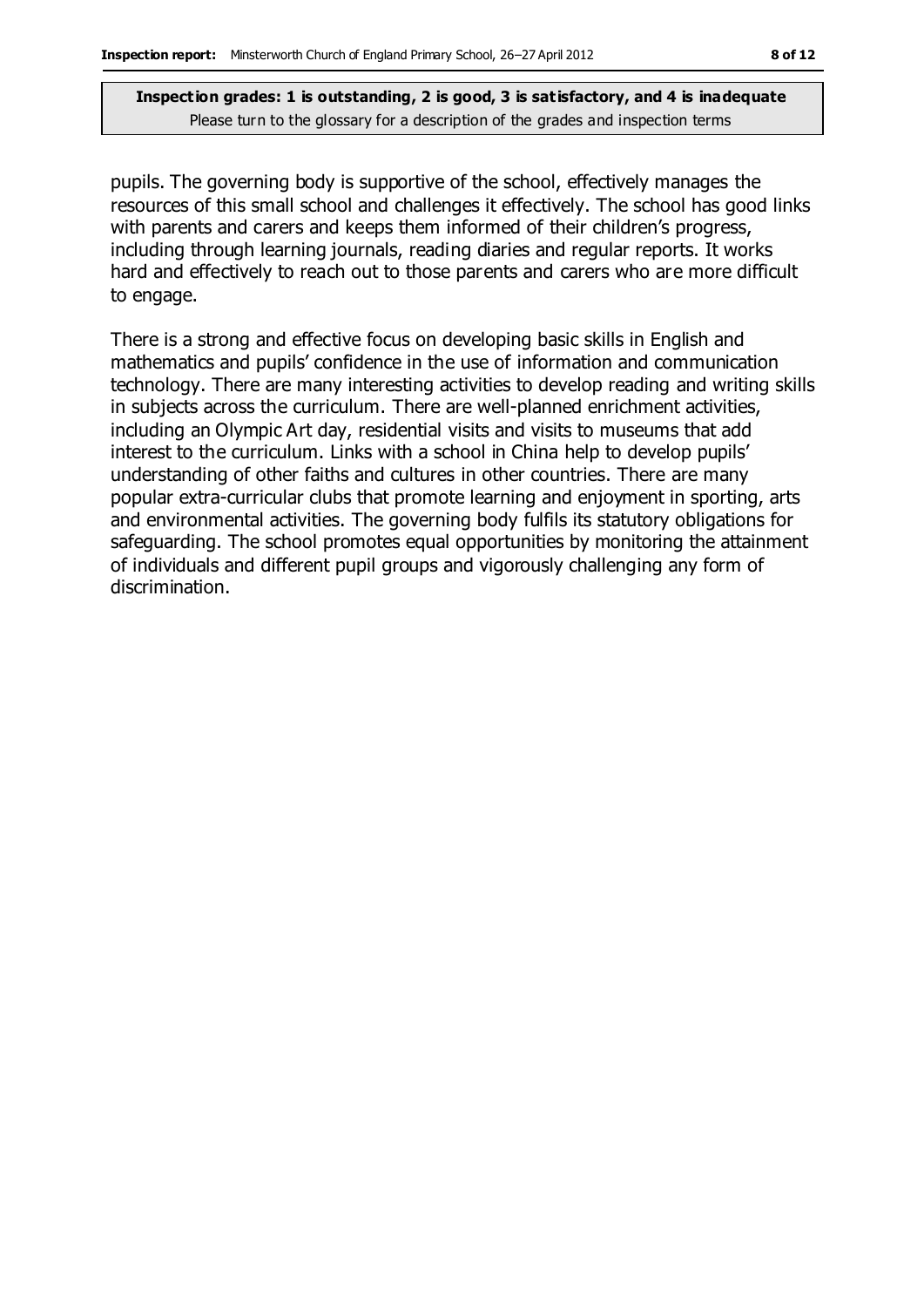## **Glossary**

## **What inspection judgements mean**

| Grade   | <b>Judgement</b> | <b>Description</b>                                            |
|---------|------------------|---------------------------------------------------------------|
| Grade 1 | Outstanding      | These features are highly effective. An outstanding           |
|         |                  | school provides exceptionally well for all its pupils' needs. |
| Grade 2 | Good             | These are very positive features of a school. A school        |
|         |                  | that is good is serving its pupils well.                      |
| Grade 3 | Satisfactory     | These features are of reasonable quality. A satisfactory      |
|         |                  | school is providing adequately for its pupils.                |
| Grade 4 | Inadequate       | These features are not of an acceptable standard. An          |
|         |                  | inadequate school needs to make significant                   |
|         |                  | improvement in order to meet the needs of its pupils.         |
|         |                  | Ofsted inspectors will make further visits until it           |
|         |                  | improves.                                                     |

## **Overall effectiveness of schools**

|                       | Overall effectiveness judgement (percentage of schools) |      |                     |                   |
|-----------------------|---------------------------------------------------------|------|---------------------|-------------------|
| <b>Type of school</b> | <b>Outstanding</b>                                      | Good | <b>Satisfactory</b> | <b>Inadequate</b> |
| Nursery schools       | 54                                                      | 42   |                     |                   |
| Primary schools       | 14                                                      | 49   | 32                  |                   |
| Secondary             | 20                                                      | 39   | 34                  |                   |
| schools               |                                                         |      |                     |                   |
| Special schools       | 33                                                      | 45   | 20                  |                   |
| Pupil referral        |                                                         | 55   | 28                  |                   |
| units                 |                                                         |      |                     |                   |
| All schools           | 16                                                      | 47   | 31                  |                   |

New school inspection arrangements have been introduced from 1 January 2012. This means that inspectors make judgements that were not made previously.

The data in the table above are for the period 1 September to 31 December 2011 and represent judgements that were made under the school inspection arrangements that were introduced on 1 September 2009. These data are consistent with the latest published official statistics about maintained school inspection outcomes (see www.ofsted.gov.uk).

The sample of schools inspected during 2010/11 was not representative of all schools nationally, as weaker schools are inspected more frequently than good or outstanding schools.

Primary schools include primary academy converters. Secondary schools include secondary academy converters, sponsor-led academies and city technology colleges. Special schools include special academy converters and non-maintained special schools.

Percentages are rounded and do not always add exactly to 100.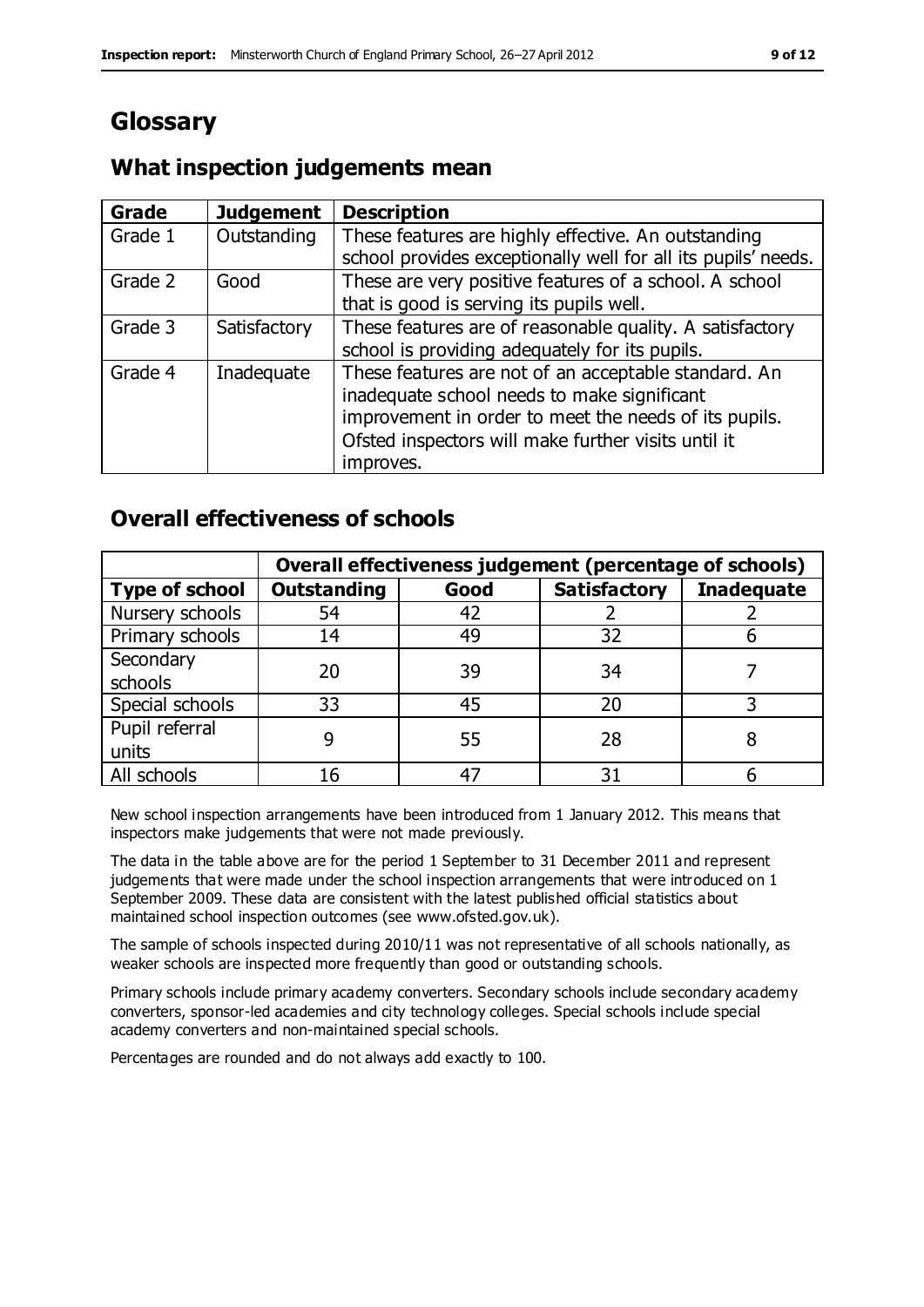## **Common terminology used by inspectors**

| Achievement:               | the progress and success of a pupil in their<br>learning and development taking account of their<br>attainment.                                                                                                        |
|----------------------------|------------------------------------------------------------------------------------------------------------------------------------------------------------------------------------------------------------------------|
| Attainment:                | the standard of the pupils' work shown by test and<br>examination results and in lessons.                                                                                                                              |
| Attendance:                | the regular attendance of pupils at school and in<br>lessons, taking into account the school's efforts to<br>encourage good attendance.                                                                                |
| Behaviour:                 | how well pupils behave in lessons, with emphasis<br>on their attitude to learning. Pupils' punctuality to<br>lessons and their conduct around the school.                                                              |
| Capacity to improve:       | the proven ability of the school to continue<br>improving based on its self-evaluation and what<br>the school has accomplished so far and on the<br>quality of its systems to maintain improvement.                    |
| Floor standards:           | the national minimum expectation of attainment<br>and progression measures.                                                                                                                                            |
| Leadership and management: | the contribution of all the staff with responsibilities,<br>not just the governors and headteacher, to<br>identifying priorities, directing and motivating staff<br>and running the school.                            |
| Learning:                  | how well pupils acquire knowledge, develop their<br>understanding, learn and practise skills and are<br>developing their competence as learners.                                                                       |
| Overall effectiveness:     | inspectors form a judgement on a school's overall<br>effectiveness based on the findings from their<br>inspection of the school.                                                                                       |
| Progress:                  | the rate at which pupils are learning in lessons and<br>over longer periods of time. It is often measured<br>by comparing the pupils' attainment at the end of a<br>key stage with their attainment when they started. |
| Safety:                    | how safe pupils are in school, including in lessons;<br>and their understanding of risks. Pupils' freedom<br>from bullying and harassment. How well the school<br>promotes safety, for example e-learning.             |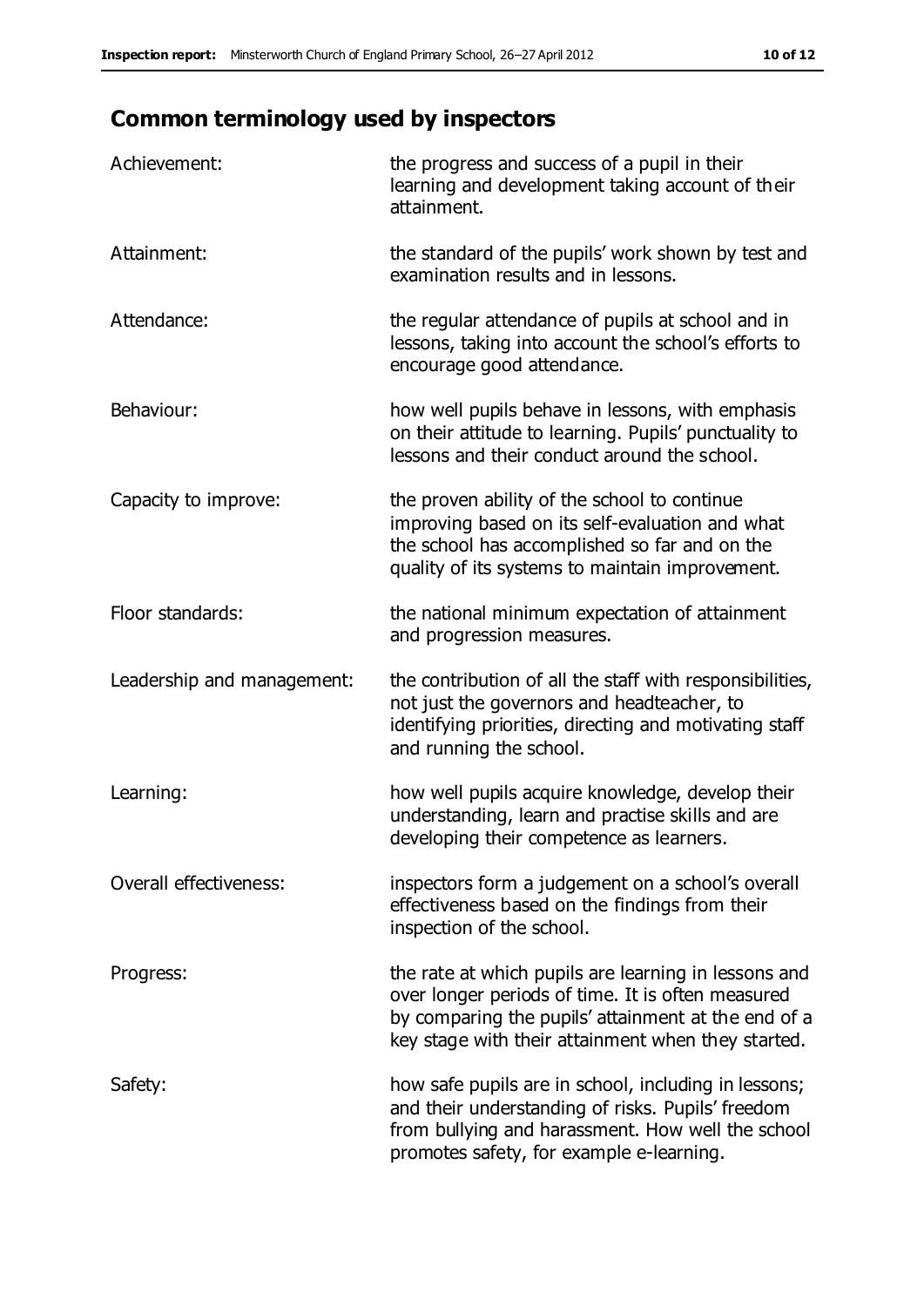#### **This letter is provided for the school, parents and carers to share with their children. It describes Ofsted's main findings from the inspection of their school.**



30 April 2012

Dear Pupils

#### **Inspection of Minsterworth Church of England Primary School, Gloucester GL2 8JH**

Thank you for the help you gave me when I inspected your school. You made me feel very welcome. I enjoyed watching you work, talking to some of you and listening to you read. You go to a good school. You are well behaved and are kind and considerate to each other and most of you attend school regularly. You take on responsibility well and I was pleased to see how the older pupils look after younger children and how they listen to them read.

You told me how much you enjoyed coming to school and liked to go on trips and visits. You are really enthusiastic about the Olympics and particularly enjoyed the recent art day. In lessons, you try hard and your reading skills are good. You are making good progress in your writing and mathematics. Some of you could make even better progress, particularly the more able pupils.

You get a good start to school in the Early Years Foundation Stage. Your teachers take good care of you and the headteacher wants to make improvements to your education.

I have asked your school to do the following:

- to make sure that you all make faster progress, particularly the more able, by making the teaching even better in some of your lessons and giving you opportunities to find things out for yourselves
- to make sure that you learn more about people from different religions and cultures who live in the United Kingdom.

You can help by working hard and telling the teachers if you think work is a little too easy for you.

Yours sincerely

Paul Edwards Lead inspector